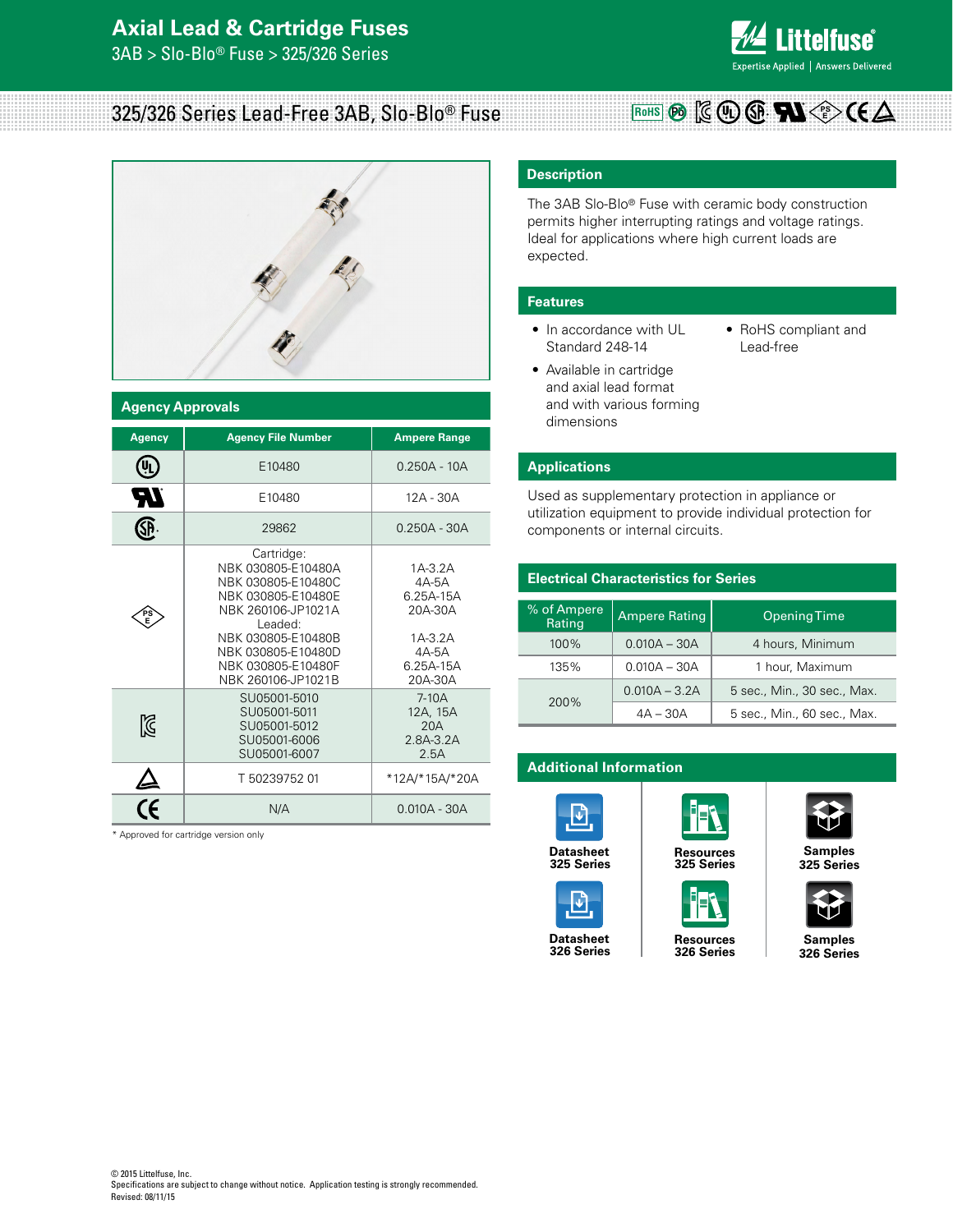

# **Axial Lead & Cartridge Fuses**

3AB > Slo-Blo® Fuse > 325/326 Series

### **Electrical Characteristic Specifications by Item**

|             | Ampere         | Voltage       |                                           | Nominal Cold         | Nominal                                                 | <b>Agency Approvals</b>                                                        |             |             |                           |                           |                    |              |
|-------------|----------------|---------------|-------------------------------------------|----------------------|---------------------------------------------------------|--------------------------------------------------------------------------------|-------------|-------------|---------------------------|---------------------------|--------------------|--------------|
| Amp<br>Code | Rating<br>(A)  | Rating<br>(V) | Interrupting<br>Rating                    | Resistance<br>(Ohms) | <b>Melting</b><br>I <sup>2</sup> t (A <sup>2</sup> sec) | $\left\langle \begin{matrix} \text{PS} \\ \text{E} \end{matrix} \right\rangle$ | <b>AT</b>   | <b>G</b>    | $\textcircled{\tiny{L}}$  | $\epsilon$                | $\Delta$           | $\mathbb{Z}$ |
| .010        | 0.01           | 250           |                                           | 3324.8000            | 0.00013                                                 |                                                                                |             |             |                           | $\times$                  |                    |              |
| .031        | 0.031          | 250           |                                           | 332.5000             | 0.0110                                                  |                                                                                |             |             |                           | $\times$                  |                    |              |
| .062        | 0.062          | 250           |                                           | 91.7000              | 0.0276                                                  |                                                                                |             |             |                           | $\times$                  |                    |              |
| .100        | 0.1            | 250           |                                           | 33.5500              | 0.0870                                                  |                                                                                |             |             |                           | $\times$                  |                    |              |
| .125        | 0.125          | 250           | 100A@250Vac                               | 22.4500              | 0.100                                                   |                                                                                |             |             |                           | $\mathsf X$               |                    |              |
| .150        | 0.15           | 250           |                                           | 15.4500              | 0.143                                                   |                                                                                |             |             |                           | $\mathsf X$               |                    |              |
| .175        | 0.175          | 250           |                                           | 8.9200               | 0.350                                                   |                                                                                |             |             |                           | $\mathsf X$               |                    |              |
| .187        | 0.187          | 250           |                                           | 7.7250               | 0.330                                                   |                                                                                |             |             |                           | X                         |                    |              |
| .200        | 0.2            | 250           |                                           | 6.7700               | 0.316                                                   |                                                                                |             |             |                           | $\mathsf{X}$              |                    |              |
| .250        | 0.25           | 250           |                                           | 4.4300               | 0.804                                                   |                                                                                |             | X           | $\mathsf X$               | $\mathsf X$               |                    |              |
| .300        | 0.3            | 250           |                                           | 3.2200               | 1.230                                                   |                                                                                |             | $\mathsf X$ | $\mathsf X$               | $\times$                  |                    |              |
| .375        | 0.375          | 250           |                                           | 2.1550               | 1.20                                                    |                                                                                |             | X           | $\mathsf X$               | $\mathsf X$               |                    |              |
| .400        | 0.4            | 250           |                                           | 1.9350               | 1.33                                                    |                                                                                |             | $\mathsf X$ | $\boldsymbol{\mathsf{X}}$ | $\mathsf{X}$              |                    |              |
| .500        | 0.5            | 250           |                                           | 1.3000               | 4.80                                                    |                                                                                |             | $\mathsf X$ | X                         | $\times$                  |                    |              |
| .600        | 0.6            | 250           |                                           | 0.9495               | 3.90                                                    |                                                                                |             | $\mathsf X$ | $\mathsf X$               | $\boldsymbol{\mathsf{x}}$ |                    |              |
| .700        | 0.7            | 250           |                                           | 0.7215               | 6.42                                                    |                                                                                |             | $\mathsf X$ | $\boldsymbol{\mathsf{X}}$ | $\times$                  |                    |              |
| .750        | 0.75           | 250           |                                           | 0.6410               | 13.00                                                   |                                                                                |             | $\mathsf X$ | $\mathsf X$               | $\times$                  |                    |              |
| .800        | 0.8            | 250           | 100A@250Vac                               | 0.5725               | 8.20                                                    |                                                                                |             | $\mathsf X$ | $\mathsf X$               | X                         |                    |              |
| 001.        | $\mathbf{1}$   | 250           | 10KA@125Vac<br>10KA@125Vdc                | 0.3890               | 16.3                                                    | $\mathsf X$                                                                    |             | $\mathsf X$ | $\mathsf X$               | $\boldsymbol{\mathsf{X}}$ |                    |              |
| 01.2        | 1.2            | 250           |                                           | 0.2860               | 22.0                                                    | $\mathsf X$                                                                    |             | X           | $\mathsf X$               | $\mathsf X$               |                    |              |
| 1.25        | 1.25           | 250           |                                           | 0.2680               | 40.0                                                    | $\mathsf X$                                                                    |             | $\mathsf X$ | $\mathsf X$               | $\times$                  |                    |              |
| 01.5        | 1.5            | 250           |                                           | 0.1975               | 59.7                                                    | $\mathsf X$                                                                    |             | X           | $\boldsymbol{\mathsf{X}}$ | $\times$                  |                    |              |
| 01.6        | 1.6            | 250           |                                           | 0.1760               | 66.0                                                    | $\mathsf X$                                                                    |             | $\mathsf X$ | $\boldsymbol{\mathsf{X}}$ | $\times$                  |                    |              |
| 002.        | 2              | 250           |                                           | 0.1210               | 118.0                                                   | X                                                                              |             | X           | $\boldsymbol{\mathsf{X}}$ | X                         |                    |              |
| 02.5        | 2.5            | 250           |                                           | 0.0835               | 185.0                                                   | $\mathsf X$                                                                    |             | $\mathsf X$ | $\boldsymbol{\mathsf{X}}$ | $\times$                  |                    | $\mathsf{X}$ |
| 02.8        | 2.8            | 250           |                                           | 0.0695               | 232.0                                                   | $\mathsf X$                                                                    |             | $\mathsf X$ | $\boldsymbol{\mathsf{X}}$ | $\mathsf X$               |                    | X            |
| 003.        | 3              | 250           |                                           | 0.0605               | 200.0                                                   | $\mathsf X$                                                                    |             | $\mathsf X$ | $\boldsymbol{\mathsf{X}}$ | $\times$                  |                    | $\times$     |
| 03.2        | 3.2            | 250           | 100A@250Vac<br>10KA@125Vac                | 0.0539               | 214.0                                                   | X                                                                              |             | X           | $\mathsf X$               | X                         |                    | X            |
| 004.        | $\overline{4}$ | 250           |                                           | 0.0761               | 9.71                                                    | $\mathsf X$                                                                    |             | X           | X                         | $\times$                  |                    |              |
| 005.        | 5              | 250           |                                           | 0.0522               | 25.0                                                    | $\mathsf X$                                                                    |             | $\mathsf X$ | X                         | $\times$                  |                    |              |
| 6.25        | 6.25           | 250           | 400A@250Vac                               | 0.0346               | 60.4                                                    | $\mathsf X$                                                                    |             | $\mathsf X$ | $\mathsf X$               | $\boldsymbol{\mathsf{x}}$ |                    |              |
| 007.        | 7              | 250           | 10KA@125Vac<br>10KA@125Vdc                | 0.0227               | 47.3                                                    | $\mathsf X$                                                                    |             | X           | X                         | $\times$                  |                    | X            |
| 008.        | 8              | 250           |                                           | 0.0193               | 67.1                                                    | $\mathsf X$                                                                    |             | $\mathsf X$ | $\mathsf X$               | $\times$                  |                    | $\mathsf X$  |
| 010.        | 10             | 250           |                                           | 0.0132               | 137                                                     | X                                                                              |             | X           | $\boldsymbol{\mathsf{X}}$ | $\boldsymbol{\mathsf{X}}$ |                    | X            |
| 012.        | 12             | 250           | 400A@250Vac<br>10KA@125Vac<br>600A@125Vdc | 0.0067               | 129                                                     | $\mathsf{X}^-$                                                                 | X           | X           |                           | $\mathsf{X}^-$            | $x^{\ast\ast\ast}$ |              |
| $012.*$     | 12             | 250           | 1500A@250Vac                              | 0.0011               | 618                                                     |                                                                                | X           | X           |                           | X                         |                    |              |
| 015.        | 15             | 250           | 400A@250Vac<br>10KA@125Vac<br>600A@125Vdc | 0.0050               | 245                                                     | $\mathsf X$                                                                    | $\mathsf X$ | $\mathsf X$ |                           | $\mathsf X$               | $x***$             | $\mathsf{X}$ |
| $015.*$     | 15             | 250           | 1500A@250Vac                              | 0.0083               | 760                                                     |                                                                                | X           | X           |                           | X                         |                    |              |
| 020.        | 20             | 250           | 400A@250Vac<br>10KA@125Vac<br>600A@125Vdc | 0.0034               | 575                                                     | $\mathsf X$                                                                    | X           | $\mathsf X$ |                           | $\times$                  | $x***$             | X            |
| $020.*$     | 20             | 250           | 1500A@250Vac                              | 0.0042               | 2500                                                    |                                                                                | X           | X           |                           | $\times$                  |                    |              |
| 025.**      | 25             | 250           | 1500A@250Vac                              | 0.0032               | 4682                                                    |                                                                                | $\times$    |             |                           | $\mathsf X$               |                    |              |
| 025.        | 25             | 250           | 400A@250Vac<br>10KA@60Vdc                 | 0.0024               | 1030                                                    | X                                                                              | X           | $\mathsf X$ |                           | X                         |                    |              |
| 030.        | 30             | 250           | 600A@125Vdc                               | 0.0019               | 1690                                                    | $\mathsf X$                                                                    | $\mathsf X$ | $\mathsf X$ |                           | $\mathsf{X}$              |                    |              |

\*Higher i2t version available. Please add suffix "D" to part numbers. For instance, 0325020.MXDP, 0326020.MXDP

I 2 t test at 10× rated current. \*\*Higher I2t version available. Please add suffix "W" to part numbers. For instance, 0325025.MXWP

\*\*\*Approved for cartridge versions only, and interrupting rating is 400A@125Vac and 400A@250Vac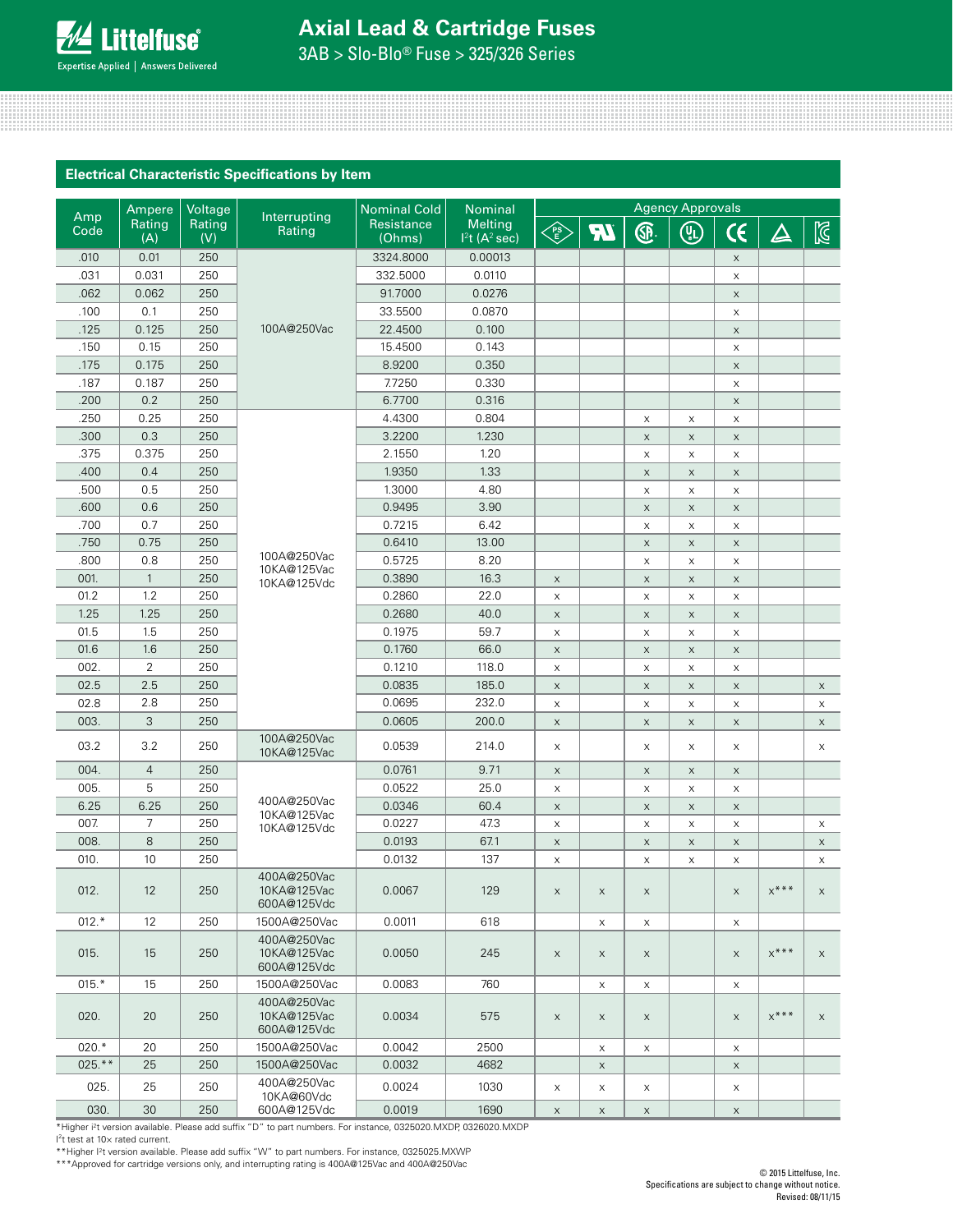### **Axial Lead & Cartridge Fuses**

3AB > Slo-Blo® Fuse > 325/326 Series



### **Temperature Re-rating Curve**



Note:

Rerating depicted in this curve is in addition to the standard derating of 25% for continuous operation.





### **Soldering Parameters - Wave Soldering**



### **Recommended Process Parameters:**

| <b>Wave Parameter</b>                                | Lead-Free Recommendation          |  |  |  |
|------------------------------------------------------|-----------------------------------|--|--|--|
| Preheat:<br>(Depends on Flux Activation Temperature) | (Typical Industry Recommendation) |  |  |  |
| Temperature Minimum:                                 | $100^{\circ}$ C                   |  |  |  |
| Temperature Maximum:                                 | $150^{\circ}$ C                   |  |  |  |
| Preheat Time:                                        | 60-180 seconds                    |  |  |  |
| Solder Pot Temperature:                              | 260°C Maximum                     |  |  |  |
| Solder DwellTime:                                    | 2-5 seconds                       |  |  |  |

### **Recommended Hand-Solder Parameters:**

Solder Iron Temperature: 350°C +/- 5°C Heating Time: 5 seconds max.

**Note: These devices are not recommended for IR or Convection Reflow process.**